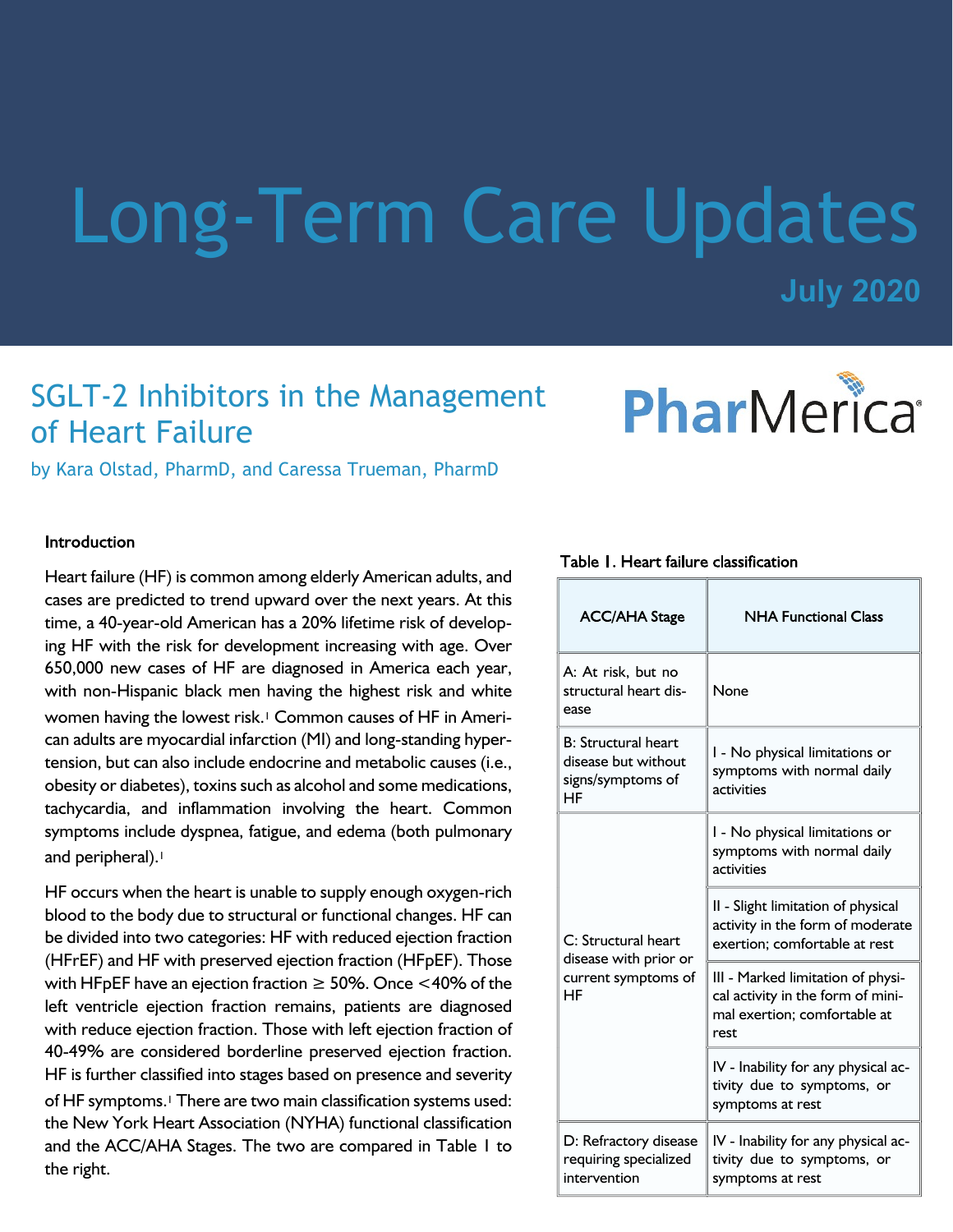The HF classification systems not only provide insight into the severity of the patient's disease; medication therapy is selected based on their classification. Medications in HF are used for one of two reasons: to provide morbidity/mortality benefits or to relieve HF symptoms. Medications that decrease mortality in all HF patients include: ACE inhibitors (ACEI)/Angiotensin receptor blockers (ARBs), angiotensin recepor-neprilysin inhibitors (ARNIs), beta-blockers (BB), and aldosterone receptor antagonists. Hydralazine and nitrates decrease mortality in non-Hispanic black patients with class III or IV HF. Medications used for symptom management, but provide no mortality benefit, include: loop diuretics, digoxin, and ivabradine. Treatment guidelines for HFrEF stage C and D can be found as  $Figure 2$  in the 2017 [Focused Update.](https://www.onlinejacc.org/content/accj/70/6/776/F2.large.jpg?width=800&height=600&carousel=1) 2

#### **SGLT-2 Inhibitors**

Sodium glucose co-transporter 2 (SGLT-2) inhibitors are known for their proven efficacy in type 2 diabetes mellitus (T2DM) management. These medications work by decreasing glucose reabsorption via inhibiting the transport of glucose back into the blood, increasing urinary excretion of glucose, and decreasing plasma glucose concentration. There are several medications within this class that are on the market: canagliflozin, dapagliflozin, empagliflozin, and ertugliflozin. These medications are known to have renal and cardiovascular (CV) benefits in diabetic patients. The CV outcomes data in diabetics with HF led researchers to examine the effects of SGLT-2 inhibitors in non-diabetics with HF. Dapagliflozin was the first SGLT-2 inhibitor on the market to evaluate patients with and without T2DM and found a reduction in the risk of CV death and hospitalization for HF in patients with HFrEF class II-IV.<sup>3</sup> These results led to an FDA-approval of this medication for this indication in May 2020 on top of approval for use in T2DM with HF to reduce the risk of hospitalizations for HF which was received in October 2019.4,5 Additional studies have been or are being conducted to determine if this is a class effect.

#### **Dapagliflozin**

"Dapagliflozin in Patients with Heart Failure and Reduced Ejection Fraction" (DAPA-HF) was one of the first trials to study the effect of an SGLT-2 inhibitor on HF in patients with and without diabetes. This phase 3, placebo-controlled trial used stratified randomization based on T2DM diagnosis at baseline to assign 4744 patients with NYHA class II, III, or IV HFrEF to received 10mg of dapagliflozin daily or placebo in addition to the recommended therapy. The primary outcome was a composite of worsening HF or CV death. The baseline characteristics similar between groups with 66 as the mean age, 76% male, 70% white, 42% diabetics, median LVEF was 32%, and about 67.6% of patients were NYHA class II. Monitoring occurred 14 days, 60 days, and 4 months after randomization, then every 4 months thereafter. At these times, patients were assessed for HF and volume status, adverse events, renal function, potassium levels, and need for treatment discontinuation (i.e., if the patient became pregnant or experienced diabetic ketoacidosis).

The primary outcome, the composite of worsening HF or CV death, occurred in 16.3% of dapagliflozin patients and in 21.2% of placebo patients (HR = 0.74; 95% CI 0.65-0.85) after 24 months of treatment showing a statistically significant decline in HF progression in patients using dapagliflozin. The primary outcome could be broken into three components, all of which also yielded statistically significant results. The number needed to treat to prevent one primary event during the trial period was 21 (95% CI 15-38). Secondary outcomes, including symptom assessment, also showed that dapagliflozin had a favorable effect. HF hospitalizations and CV death were lower in the dapagliflozin group and the total symptom assessment showed more dapagliflozin patient's had significant symptom improvements. Serious adverse events were rare in both treatment groups. While it was thought that the SGLT-2 inhibitor may have worse renal events than placebo, those treated with dapagliflozin had fewer reported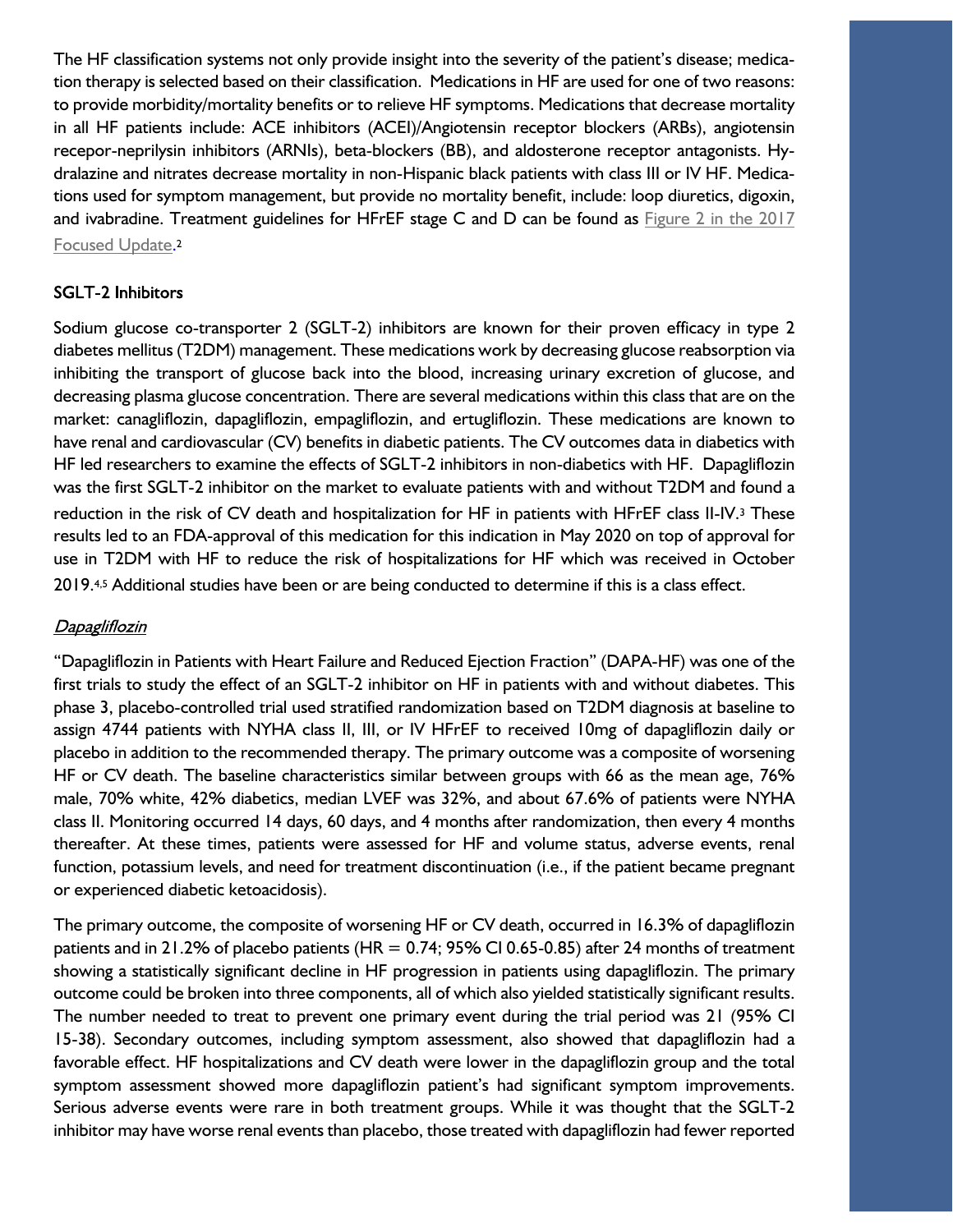cases of volume depletion and serious renal adverse events than those treated with placebo (1.2% v. 1.7%, P=0.23; 1.6% v. 2.7%, P=0.009). The outcomes of this trial demonstrated that dapagliflozin had cardiovascular protection in patients regardless of diabetes status. The results were consistent across all subgroups except for one which suggested less benefit in NYHA class III or IV compared to class II. The trial has been critiqued for lacking generalizability due to having a younger, "healthier" sample population with few black patients (<5%) and very elderly patients with multiple coexisting illnesses. However, the study results are groundbreaking as they showed the benefits of dapagliflozin in non-diabetics with HF who were also more at risk for hospitalizations for HF or CV death than in previous studies.<sup>3</sup>

#### **Empagliflozin**

In the EMPA-REG OUTCOME trial, a randomized controlled trial to evaluate cardiovascular outcomes, empagliflozin showed a 35% decreased risk of HF hospitalizations (HR 0.65, 95% CI 0.50 - 0.85,  $p=0.002$ ). However, this was a secondary outcome, and thus minimal clinical impact can be drawn.<sup>6</sup>

Empagliflozin's latest cardiovascular outcomes study, the EMPRISE (Empagliflozin Comparative Effectiveness and Safety) study, was a propensity-score matched retrospective review aimed to evaluate empagliflozin's efficacy, safety, and overall utilization in routine care via claims data from August 2014 through September 2016. The risk of hospitalization of HF was investigated, comparing empagliflozin to sitagliptin, a dipeptidyl peptidase-4 inhibitor. Data from 2 commercial and 1 Medicare source provided 16,443 propensity-score matched patient pairs with type 2 diabetes initiating empagliflozin or sitagliptin. Pairs were matched on over 140 characteristics, with particular care paid to indicators of diabetes severity and complications. Incidence of HF hospitalization was identified via discharge diagnoses. Patients had an average age of 59 years, 54% were male, 25% of patients had existing cardiovascular disease and 5% had existing HF diagnoses. There was a slight but non-significant difference in A1c at baseline between the empagliflozin and sitagliptin groups (8.60% vs 8.46%,  $p =$ 0.08). Compared to sitagliptin, initiation of empagliflozin decreased the risk of primary HF hospitalizations by 50% (HR = 0.50; 95% CI 0.28 - 0.91) and the risk of hospitalizations including HF concerns by 49% (HR  $= 0.49$ ; 95% CI 0.39-0.68) over a follow-up period of 5.3 months. These results were consistent when subgroup analysis of baseline cardiovascular disease, history of HF, sex and empagliflozin daily doses were evaluated.<sup>7</sup>

The EMPEROR HF Trials are expected to produce positive HF results. Boehringer Ingelheim (BI) and Eli Lilly received Fast Track designation to empagliflozin for the reduction of the risk of cardioavascular death and hospitalization for HF in people with chronic HF for these trials.<sup>8</sup> In December of 2019, Lilly and BI announced the results of the EMPERIAL-Reduced and EMPERIAL-Preserved trials. These trials enrolled 312 and 315 patients, respectively, regardless of type 2 diabetes status. These trials demonstrated a non-significant difference in the primary endpoint, which was the change from baseline to week 12 in exercise ability as measured by distance walked in six minutes. While disappointing, these results align with the results of the DEFINE-HF trial of Farxiga.<sup>9</sup>

#### Canagliflozin

While the manufacturers of dapagliflozin and empagliflozin have aimed to focus on HF outcomes of late, the research group behind canagliflozin has decided to pursue kidney outcomes data over HF outcomes. Therefore, data on canagliflozin's HF hospitalization reductions are pulled from a subanalysis of the Canagliflozin Cardiovascular Assessment Study (CANVAS). The CANVAS and CANVAS-R trials were randomized, double-blind, multicenter studies designed to evaluate cardiovascular and renal benefits and risks from using canagliflozin. Patient inclusion criteria of interest for HF outcomes included A1c between 7% and 10.5%, age 18 and older, and either be over the age of 30 with history of symptomatic atherosclerotic cardiovascular disease or be over the age of 50 with 2 risk factors for cardiovascular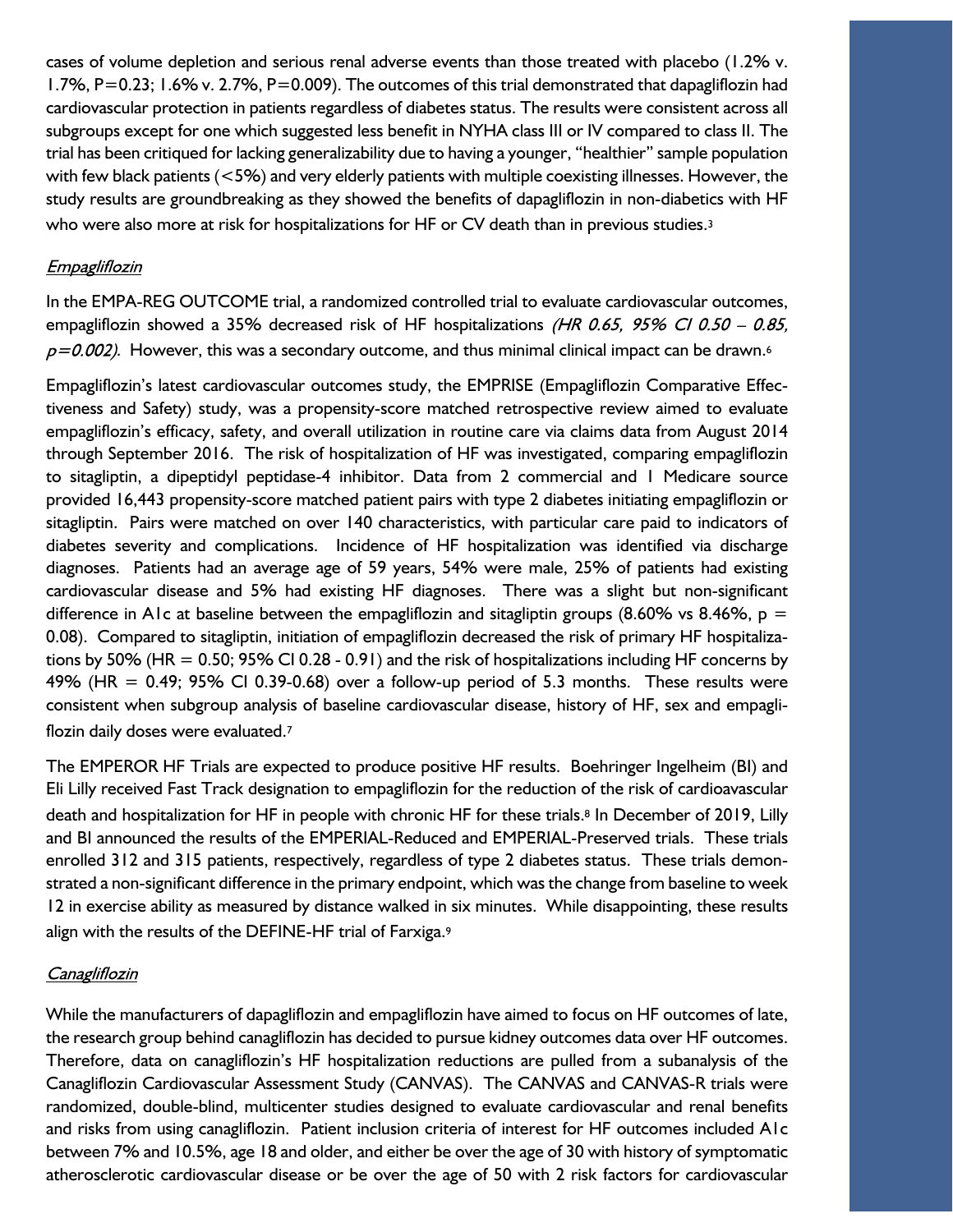disease. Patients were excluded if they had NYHA Class IV HF at time of inclusion. After a 2-week, single-blind, placebo run-in period, patients were randomized 1:1:1 to placebo, canagliflozin 100mg or canagliflozin 300mg. Mean follow-up was 188.2 weeks for their cohort of 10,142 patients. Compared to placebo, canagliflozin showed a significant reduction in hospitalization rates in patients with a history of HF (HR 0.72, 95% CI 0.33 - 0.78), but not in patients with no history of HF at baseline. Canagliflozin also showed a statistically significant reduction in all-cause mortality in patients with a history of HF (HR 0.790, 95% CI 0.51-0.96) but not in patients without a history of HF. There was no evidence that this effect varied by dose.<sup>10</sup>

#### Ertugliflozin

Ertugliflozin, the fourth SGLT-2 inhibitor available in the United States, received FDA approval in December 2017.<sup>11</sup> Given its recency to market, its complete cardiovascular outcomes trial has not been published. The Evaluation of Ertugliflozin Efficacy and Safety Cardiovascular Outcomes Trial (VERTIS-CV) completed data collection on December 27, 2019 and has yet to release data on the outcomes observed. Of note, the VERTIS-CV trial enrolled the highest number of patients with HF at 23% of total patients. However, on April 28, 2020, Merck's CEO announced preliminary results. Ertugliflozin met its primary MACE endpoints of non-inferiority. However, unlike the other SGLT-2 inhibitors, ertugliflozin failed to demonstrate superiority on any of the key secondary outcomes. Importantly, unlike the other CV outcome trials, VERTIS CV evaluated patients with existing cardiovascular disease. Of interest to this article, a reduction in HF hospitalizations was noted, but was not powered for statistical testing.<sup>12</sup>

| Trial                           | <b>SGLT-2 Inhibitor</b> | <b>Main Findings</b>                                                                                                                                                                           |  |  |
|---------------------------------|-------------------------|------------------------------------------------------------------------------------------------------------------------------------------------------------------------------------------------|--|--|
| CANVAS;<br><b>CANVAS R</b>      | Canagliflozin           | Canagliflozin showed significant reductions in hos-<br>pitalization rates and all-cause mortality in patients<br>with a history of HF, but not in patients with no<br>history of HF; NNT= 315. |  |  |
| DAPA-HF                         | Dapagliflozin           | Dapagliflozin 10mg daily provided benefit to pa-<br>tients with HFrEF class II-IV with and without<br>$T2DM$ . NNT = 21                                                                        |  |  |
| <b>EMPA-REG OUTCOME</b>         | Empagliflozin           | Empagliflozin showed a 35% decrease in HF hos-<br>pitalizations in patients with diabetes and HF.<br>$NNT = 72$                                                                                |  |  |
| <b>EMPRISE</b><br>Empagliflozin |                         | Compared to sitagliptin, empagliflozin decreased<br>risk of primary HF hospitalizations by 50%                                                                                                 |  |  |
| <b>VERTIS-CV</b>                | Ertugliflozin           | Ertugliflozin was shown to be noninferior for sec-<br>ondary prevention of CV outcomes. Trial was not<br>adequately powered to evaluate HF outcomes                                            |  |  |

Table 2. Heart failure trials summary. 3,6,9,10,12,13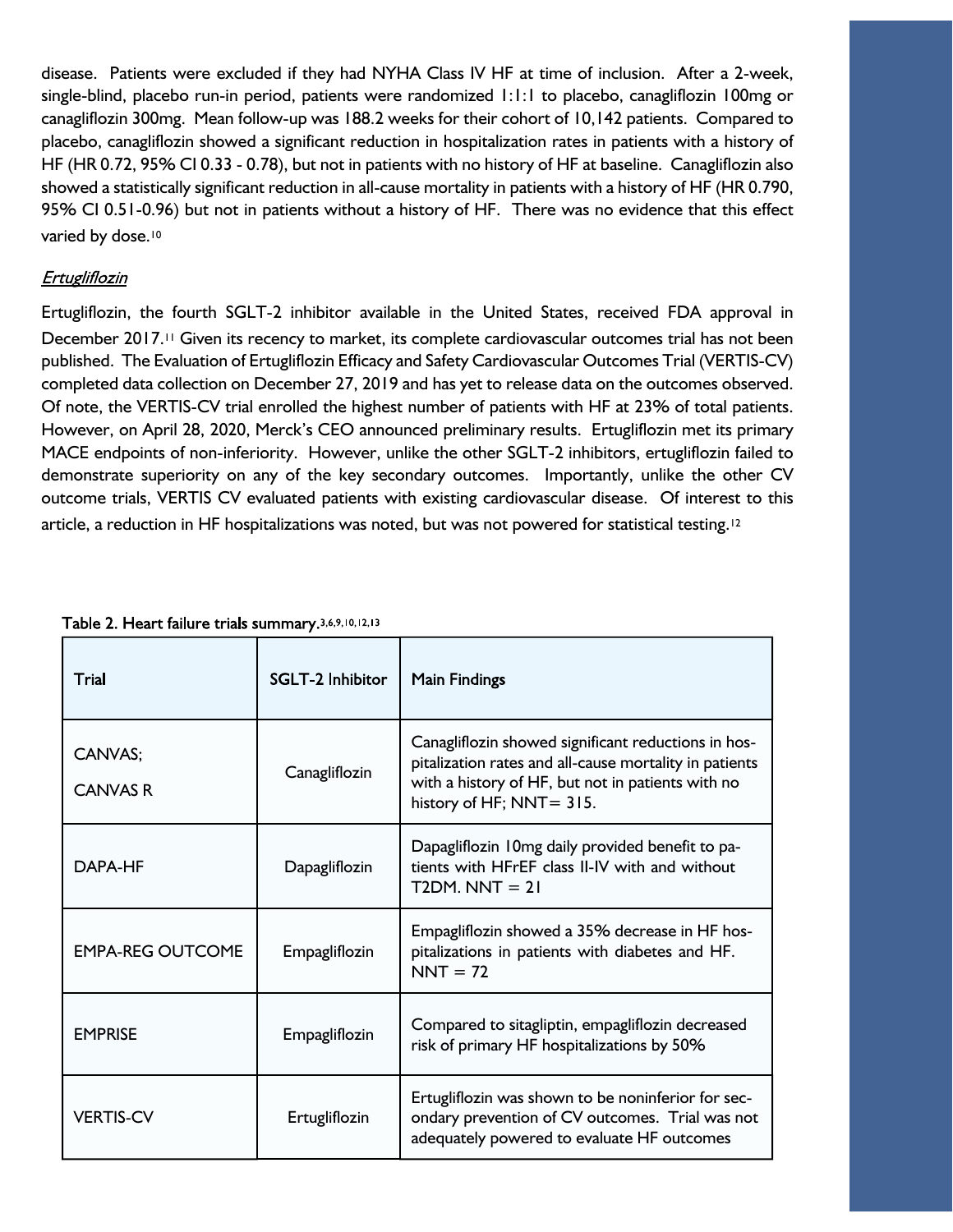#### Future studies

Table 2 details a few of the many upcoming clinical trials investigating the impact of SGLT-2 inhibitors in patients with HF, regardless of their diabetes diagnosis.

| <b>Drug</b>   | <b>Trial Name</b>                                                                                                                   | Population                                                                             | <b>Primary Outcome</b>                                                                                         | Completion<br>Date |
|---------------|-------------------------------------------------------------------------------------------------------------------------------------|----------------------------------------------------------------------------------------|----------------------------------------------------------------------------------------------------------------|--------------------|
| Canagliflozin | Canagliflozin: Impact on health<br>status, quality of life, and func-<br>tional status in HF                                        | Clinically stable HF<br>$(n=1,900)$                                                    | HF symptom score                                                                                               | February<br>2021   |
| Dapagliflozin | Randomized, open-label study of<br>dapagliflozin in patients with type<br>2 diabetes admitted with acute<br><b>HF</b>               | Patients with dia-<br>betes and decom-<br>pensated HF<br>$(n=250)$                     | Body weight                                                                                                    | August<br>2021     |
|               | Effects of dapagliflozin on bio-<br>markers, symptoms and function-<br>al status in patients with<br>preserved ejection fraction HF | NYHA class II-IV<br>preserved HF<br>$(n=320)$                                          | <b>NTproBNP</b>                                                                                                | February<br>2021   |
|               | DAPA ACT HF-TIMI 68                                                                                                                 | Patients hospital-<br>ized due to HF<br>$(n=2,400)$                                    | Time to first occur-<br>rence of cardiovas-<br>cular death or<br>worsening HF                                  | October<br>2022    |
| Empagliflozin | EMPEROR HF - Preserved                                                                                                              | HF with preserved<br>ejection fraction<br>$(n=5,988)$                                  | Time to first event<br>of cardiovascular<br>death or hospital-<br>ization for HF                               | November<br>2020   |
|               | <b>EMPEROR HF - Reduced</b>                                                                                                         | HF with reduced<br>ejection fraction<br>$(n=3,730)$                                    | Time to first event<br>of cardiovascular<br>death or hospital-<br>ization for HF                               | July<br>2020       |
|               | <b>EMPULSE</b>                                                                                                                      | Current hospital-<br>ization for HF, re-<br>gardless of ejection<br>fraction $(n=500)$ | Composite - time<br>to death, number of<br>HF events, time to<br>first HF event,<br>change in symptom<br>score | July<br>2021       |
|               | <b>EMPACT - MI</b>                                                                                                                  | HF post-acute MI<br>$(n=3,300)$                                                        | All-cause mortality<br>and hospitalization<br>for HF                                                           | Unknown            |
| Ertugliflozin | <b>ERADICATE-HF</b>                                                                                                                 | Type 2 diabetes<br>and NYHA class II<br>$-$ III HF (n=36)                              | Proximal sodium<br>reabsorption                                                                                | March<br>2021      |

|  | Table 2. Ongoing heart failure-related SGLT-2 inhibitor trials. <sup>14-16</sup> |  |  |
|--|----------------------------------------------------------------------------------|--|--|
|  |                                                                                  |  |  |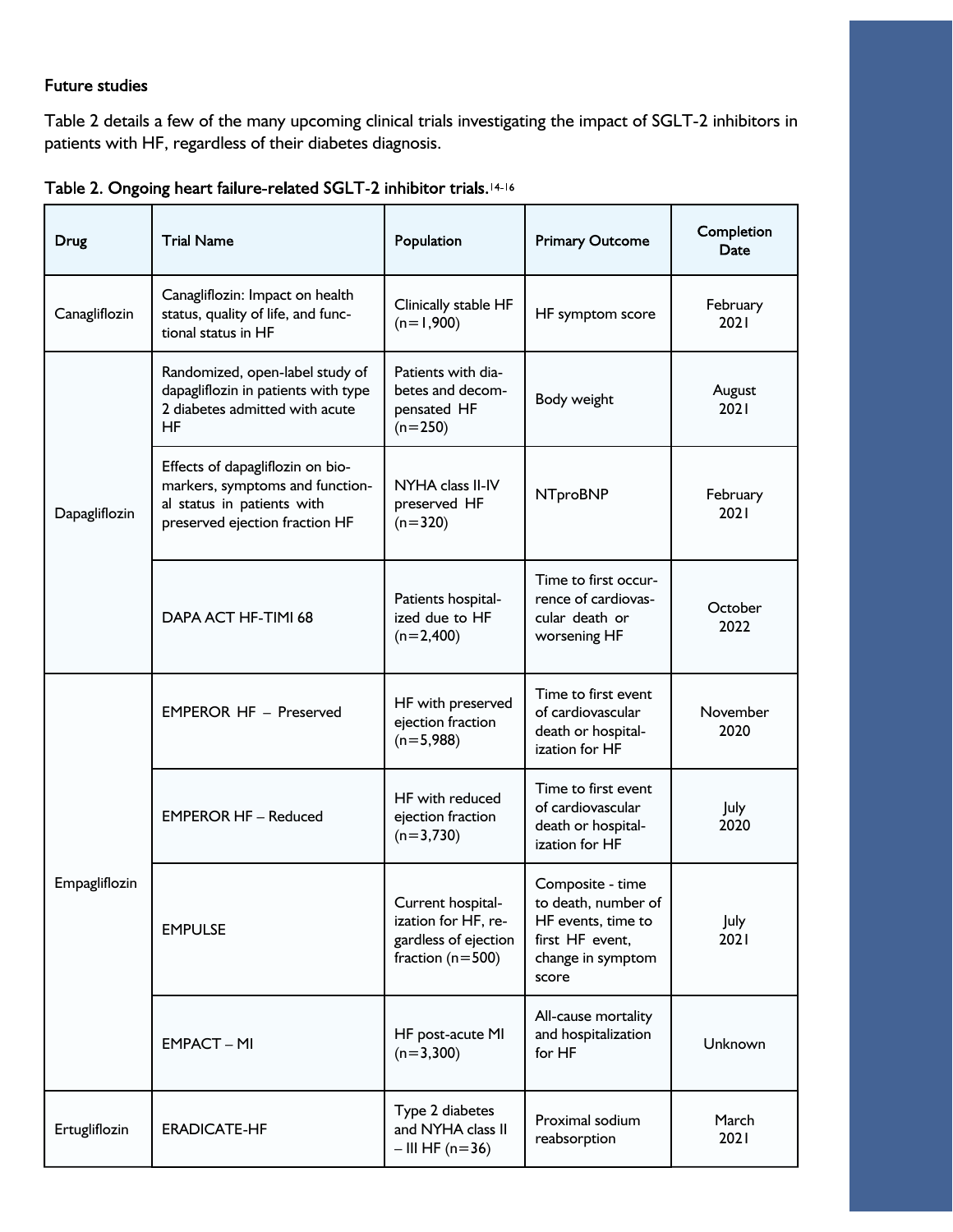Despite the existing studies evaluating HF outcomes as secondary outcomes, additional studies are needed evaluating HF hospitalizations as primary outcomes. The Empagliflozin Outcome Trial in patients with Chronic Heart Failure with Reduced Ejection Fraction (EMPEROR-REDUCED) and the Empagliflozin Outcome Trial in patients with Chronic Heart Failure with Preserved Ejection Fraction (EMPEROR-PRESERVED) will attempt to evaluate the effect of exercise abilities. As double-blinded phase III trials, there is a large amount of hope that these trials will show efficacy and safety in patients with chronic HF, particularly in preserved ejection fraction patients who lack medications that improve mortality.<sup>13</sup>

Future studies may focus on the exact mechanism of action that provides benefit for HF patients. The benefit is likely separate from SGLT-2 inhibitors' effects on blood sugar, as dapagliflozin showed reduction in HF hospitalizations in patients without diabetes. The list below lists the most compelling potential mechanisms of SGLT-2 inhibitors that correlate to improved cardiac function.<sup>17</sup>

- 1. Stimulation of natriuresis
- 2. Stimulation of osmotic diuresis
- 3. Cardiomyocyte Na+/H exchanger inhibition
- 4. Increased myocardial energetics (via altered myocardial substrate metabolism)
- 5. Reduction in left ventricular mass
- 6. Improved systolic and diastolic function
- 7. Improved cardiac filling conditions secondary to reductions in preload and afterload
- 8. Increased circulating proangiogenic progenitor cells
- 9. Increased erythropoietin
- 10. Improved endothelial function
- 11. Reduction in myocardial CaM kinase II activity
- 12. Improved myocardial autophagy
- 13. Inhibition of cardiac fibrosis
- 14. Increased cardiac output, HR, oxygen consumption, coronary blood flow mediated by increased levels of circulating glucagon

Despite these varied theories, no definitive mechanism has been established. SGLT-2 inhibitors also provide renal benefits independent of their blood glucose benefits. The renal-preserving benefits likely play a role in the reduction of hospitalizations and other cardiovascular benefits. In the EMPA-REG, CANVAS and DECLARE-TIMI 58 trials, a greater reduction in HF hospitalizations were seen in patients with worse baseline renal function.<sup>17</sup>

#### Conclusion

Although these agents are not included in recent cardiovascular guidelines, it would appear that most SGLT-2 inhibitors provide benefit for the reduction of HF hospitalizations. Dapagliflozin was shown to reduce the worsening of HF and cardiovascular death in patients with and without diabetes, and many experts believe this benefit will be seen in all SGLT-2 inhibitors. However, ertugliflozin's unimpressive initial cardiovascular trial data may indicate it will not carry the same CV benefits. Future research and guideline updates will continue to clarify the role of SGLT-2 inhibitors in the management of HF.